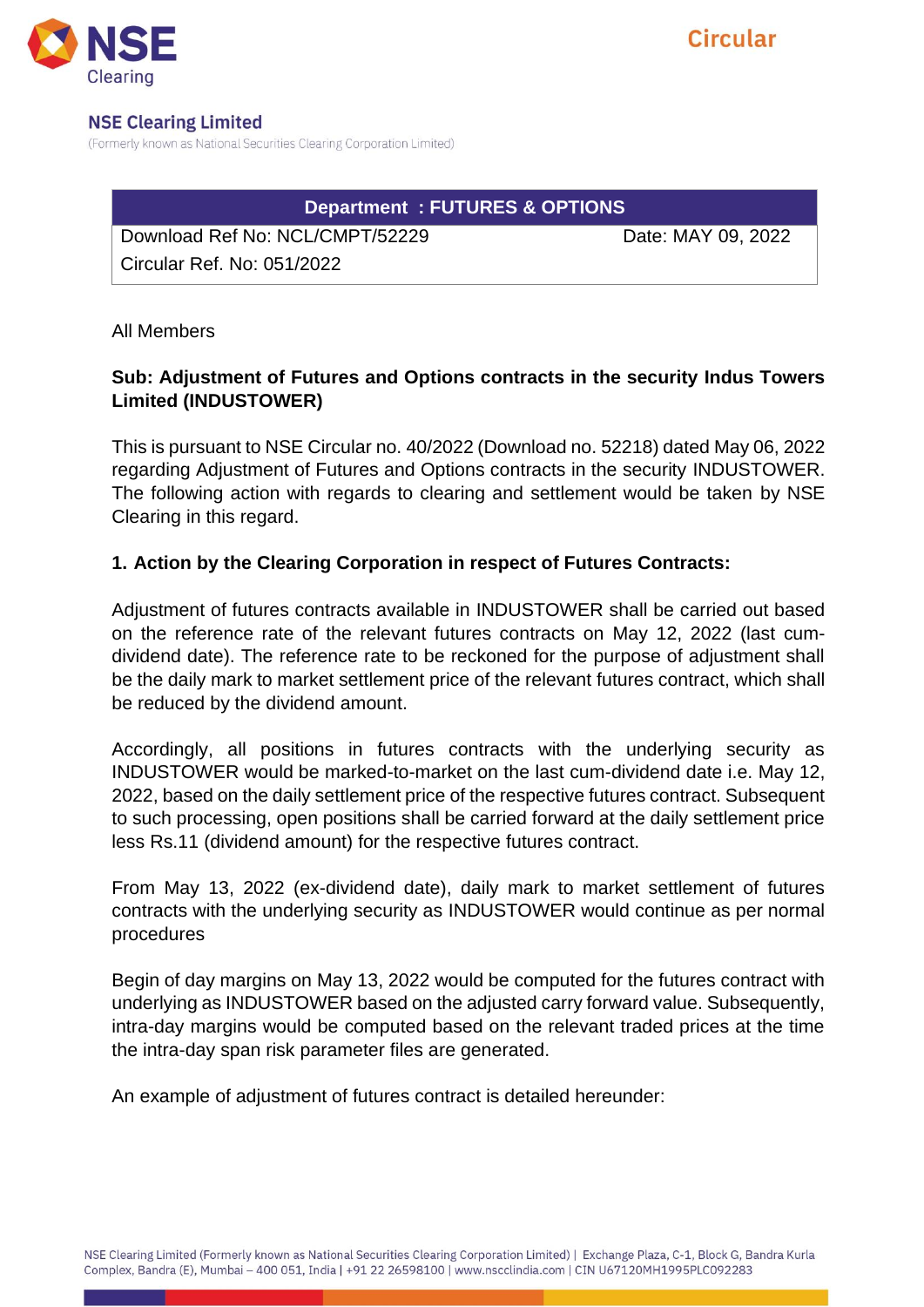

### **1.1 Positions before adjustment:**

| Clearing<br>Member | Trading<br>Member | Client<br>Code | Instrument    | Symbol            | Expiry<br>Date  | Long<br>Position | * Long<br>Value | Short<br>Position | * Short<br>Value |
|--------------------|-------------------|----------------|---------------|-------------------|-----------------|------------------|-----------------|-------------------|------------------|
| A                  | <b>ABC</b>        | A1             | <b>FUTSTK</b> | <b>INDUSTOWER</b> | 26-May-<br>2022 | 2800             | 560000          |                   |                  |
| B                  | <b>PQR</b>        | A2             | <b>FUTSTK</b> | <b>INDUSTOWER</b> | 30-Jun-<br>2022 | 0                |                 | 2800              | 560000           |
| C                  | <b>XYZ</b>        | A3             | <b>FUTSTK</b> | <b>INDUSTOWER</b> | 28-Jul-<br>2022 | 0                |                 | 5600              | 1120000          |

\* Valued at price Rs.200.00/-

## **1.2 Positions after adjustment:**

| Clearing | Trading    | Client         | Instrument    | Symbol            | Expiry              | Long     | *Long  | Short    | *Short  |
|----------|------------|----------------|---------------|-------------------|---------------------|----------|--------|----------|---------|
| Member   | Member     | Code           |               |                   | Date                | Position | Value  | Position | Value   |
| A        | <b>ABC</b> | A <sub>1</sub> | <b>FUTSTK</b> | <b>INDUSTOWER</b> | 26-May-<br>2022     | 2800     | 529200 |          |         |
| B        | <b>PQR</b> | A2             | <b>FUTSTK</b> | <b>INDUSTOWER</b> | 30-Jun-<br>2022     | 0        |        | 2800     | 529200  |
| С        | <b>XYZ</b> | A3             | <b>FUTSTK</b> | <b>INDUSTOWER</b> | $28 -$ Jul-<br>2022 | 0        |        | 5600     | 1058400 |

\* Valued at price Rs.189 (Rs.200 – Rs.11 which is the dividend amount)

### **2. Action by Clearing Corporation in respect of Option Contracts:**

The full value of dividend i.e. Rs.11 would be deducted from all the cum-dividend strike prices on the ex-dividend date and adjusted to nearest tick size to arrive at new strike price. All positions in existing strike prices shall continue to exist in the corresponding new adjusted strike prices.

An example of the adjustments in the strike prices is detailed hereunder:

### **2.1 Positions before Strike Price adjustment:**

| Clearing<br>Member | Trading<br>Member | Client<br>Code | Instrument    | Symbol            | <b>Expiry Date</b> | <b>Strike</b><br>Price | Optio<br>n<br>Type | Long<br>Position | Short<br>Position |
|--------------------|-------------------|----------------|---------------|-------------------|--------------------|------------------------|--------------------|------------------|-------------------|
| Α                  | <b>ABC</b>        | A1             | <b>OPTSTK</b> | <b>INDUSTOWER</b> | 26-May-<br>2022    | 200.00                 | СE                 | 2800             |                   |
| B                  | <b>PQR</b>        | A2             | <b>OPTSTK</b> | <b>INDUSTOWER</b> | 30-Jun-<br>2022    | 205.00                 | PE                 | 0                | 2800              |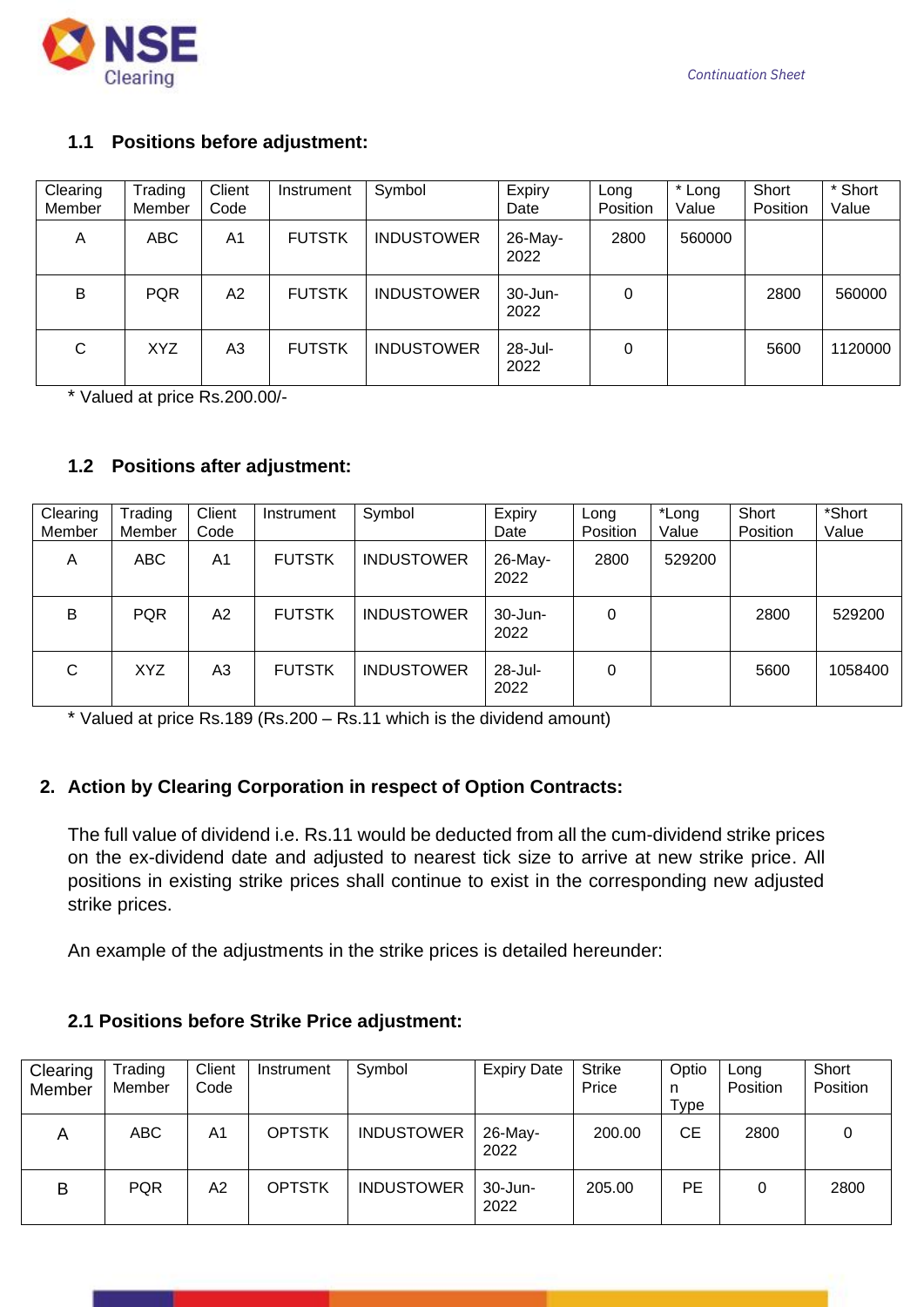

*Continuation Sheet*

| ソソフ | A3 | <b>OPTSTK</b> | <b>INDUSTOWER</b> | 28-Jul-2022 | 210.00 | ∼⊏ | 2800 |
|-----|----|---------------|-------------------|-------------|--------|----|------|
|     |    |               |                   |             |        |    |      |

#### **2.2 Positions after Strike Price adjustment:**

| Clearing<br>Member | Trading<br>Member | Client<br>Code | Instrument    | Symbol            | <b>Expiry Date</b> | <b>Strike</b><br>Price | Option<br>Type | Long<br>Position | Short<br>Position |
|--------------------|-------------------|----------------|---------------|-------------------|--------------------|------------------------|----------------|------------------|-------------------|
| A                  | ABC               | A <sub>1</sub> | <b>OPTSTK</b> | <b>INDUSTOWER</b> | 26-May-2022        | 189.00                 | CЕ             | 2800             | 0                 |
| B                  | <b>PQR</b>        | A2             | <b>OPTSTK</b> | <b>INDUSTOWER</b> | 30-Jun-2022        | 194.00                 | PE             | 0                | 2800              |
| С                  | <b>XYZ</b>        | A3             | <b>OPTSTK</b> | <b>INDUSTOWER</b> | 28-Jul-2022        | 199.00                 | <b>CE</b>      | 0                | 2800              |

**3.** Members are advised to note the following in respect of futures and options contracts on underlying security INDUSTOWER.

Position details of futures and options contracts with the underlying security as INDUSTOWER provided in PS\_03 / 04 files for trade date May 12, 2022, would indicate positions in the relevant contracts (without adjustment for dividend) on May 12, 2022.

Adjustments for futures contracts would be carried out separately as detailed in 1.1 and 1.2 above. Similarly, adjustments of options contracts would be carried out on such strike prices as detailed in 2.1 and 2.2 above. All open positions at existing strike prices shall continue to exist at adjusted strike prices.

The following two additional files will be provided, at the end of the day on May 12, 2022:

INDUSTOWER\_<Member Code>\_EXISTING\_POSITIONS.CSV INDUSTOWER\_<Member Code>\_ADJUSTED\_POSITIONS.CSV

The details of these files are provided as Annexure I.

**For and on behalf of NSE Clearing Limited**

Nisha Pillai Associate Vice President

| <b>Telephone No</b> | <b>Fax No</b>   | Email id                     |
|---------------------|-----------------|------------------------------|
| ່ 1800 266 0050     | +91-22-26598269 | fao_clearing_ops@nsccl.co.in |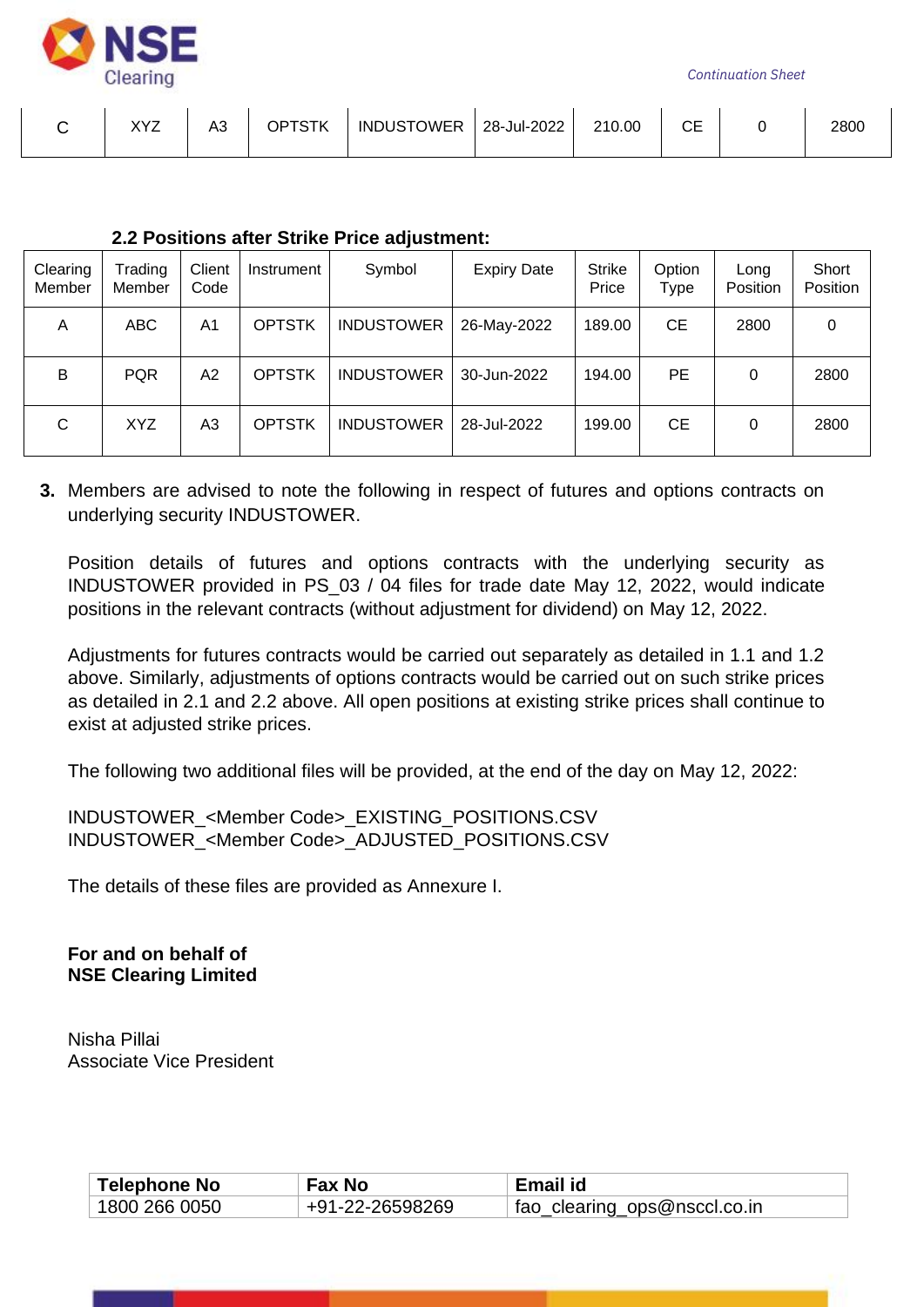

# **Annexure I**

## **Position file formats for Corporate Action Adjustment for futures and options contracts on underlying security – INDUSTOWER**

## **1. Details of existing positions:**

All members having positions in options contracts at existing strike prices and Futures contracts shall be given details of the same vide the regular F\_PS03 & the F\_PS04 files on May 12, 2022.

The file shall be comma separated. The file shall be named as INDUSTOWER \_<Member Code>\_EXISTING\_POSITIONS.CSV. This file shall be at client level.

The file structure shall be as under:

| <b>Position Date</b>                | Date                                  |
|-------------------------------------|---------------------------------------|
| Segment Indicator                   | Ē                                     |
| <b>Settlement Type</b>              | 'S/G'                                 |
| <b>Clearing Member Code</b>         | <b>CM Code</b>                        |
| Member Type                         | 'M'/C'                                |
| <b>Trading Member Code</b>          | TM Code / CP Code                     |
| <b>Account Type</b>                 | 'P'/'C' etc.                          |
| <b>Client Account / Code Client</b> | Account No. / Code                    |
| <b>Instrument Type</b>              | <b>OPTSTK/FUTSTK</b>                  |
| Symbol                              | <b>INDUSTOWER</b>                     |
| Expiry date                         | 26-May-2022                           |
|                                     | 30-Jun-2022                           |
|                                     | 28-Jul-2022                           |
| <b>Strike Price</b>                 | <b>Existing Strike Prices</b>         |
| <b>Option Type</b>                  | 'CE'/'PE'                             |
| <b>CA Level</b>                     | 1                                     |
| Post Ex / Asgmnt Long               | <b>XXX</b>                            |
| Quantity                            |                                       |
| Post Ex / Asgmnt Long Value         | XXX (value 0 for option               |
|                                     | contracts)                            |
| Post Ex / Asgmnt Short              | <b>XXX</b>                            |
| Quantity                            |                                       |
| Post Ex / Asgmnt Short Value        | XXX (value 0 for option<br>contracts) |
| C/f Long Quantity                   | 0                                     |
| C/f Long Value                      | $\overline{0}$                        |
| C/f Short Quantity                  | 0                                     |
| C/f Short Value                     | 0                                     |